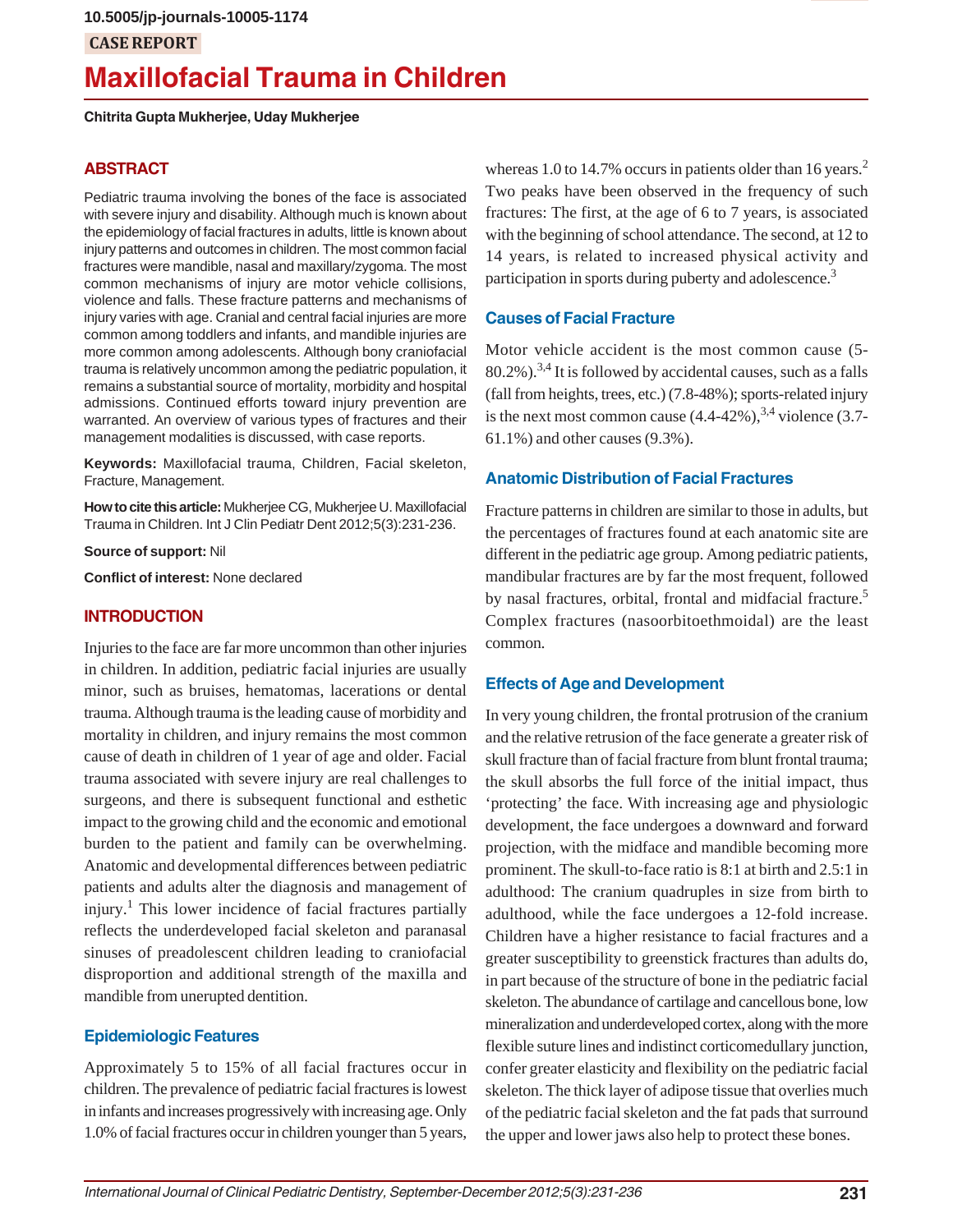#### **Diagnostic Imaging Methods**

To keep the radiation dose as low as reasonably achievable, ultrasonography (USG) may be used instead of radiography for the initial imaging evaluation when the clinical suspicion of fracture is low; if evidence of fracture is found, computed tomography (CT) may be performed for a more detailed evaluation. Regardless of the modality used, a familiarity with the characteristic imaging features of pediatric facial fractures is necessary for accurate image interpretation. In addition, knowledge of the epidemiologic and anatomic distribution of pediatric facial fractures is helpful. The diagnosis of facial fractures in children is difficult, and such fractures are frequently underreported. The interpretation of pediatric facial radiographs is especially challenging and, in many cases, CT is necessary to confirm the diagnosis.

#### **Surgical Treatment**

The rule is simple: It is advisable to be conservative and to prevent growth disturbance, use minimal manipulation. Treatment should be noninvasive whenever possible, and when surgery is necessary, the least invasive procedure and least intrusive devices (e.g. the fewest and smallest plates) should be used. Maxillofacial surgical intervention is indicated only for the repair of severely displaced and comminuted fractures that are likely to cause functional impairment, esthetic deformity or both. Nondisplaced, minimally displaced and greenstick fractures usually are managed conservatively. Internal fixation with semi rigid titanium plates is controversial;6,7 moreover, a second surgical intervention is required for removal of the fixation devices.<sup>7,8</sup>

#### **Mandibular Fractures**

 Children tend to have only one fracture site, whereas adults usually have more than one site of fracture.<sup>9</sup> Condylar fractures are often bilateral  $(20\%)$ .<sup>10</sup> For the evaluation of a suspected mandibular fracture, panoramic radiography is performed.14

#### **Fractures of Frontal Bone and Orbital Roof**

Fractures of the frontal bone in young children are common because of the prominence of the forehead, which overhangs the face.

#### **Fractures of Orbital Floor and Rim**

Orbital floor and orbital rim fractures are rare in young children. A common fracture in children at this age is the 'blowout' fracture of the orbital floor. The usual mechanism is a direct blow to the eye, with the force of the impact being transmitted downward through the orbital soft tissues to the

thin orbital floor. The most characteristic orbital blowout fracture in children, although it is relatively uncommon among pediatric facial fractures, is the so-called trapdoor fracture. This is a greenstick fracture in which a bone fragment protrudes into the sinus while remaining stably attached by a 'hinge' of mucoperiosteum to the intact part of the orbital floor, usually on the ethmoidal side. If the displaced fragment springs back into its original position, prolapsed orbital tissues may be entrapped on the maxillary sinus side of the orbital floor. Blowout fractures were treated through a lower eyelid incision with careful release of the entrapped soft tissues and reconstruction of the orbital floor defect. Although autogenous calvarial or split rib bone have been advocated by Zimmermann et al  $(2005)$ ,<sup>1</sup> alloplastic material with the advantage of avoiding a donor site operation, was used with satisfactory results (Theologie- Lygidakis et al 2007).<sup>13</sup>

#### **Maxillary and Zygomatic Fractures**

Maxillary fractures occur infrequently in the pediatric population: They account for only 1.2 to 20% of pediatric facial fractures, and they virtually do not occur in children younger than 2 years. Their prevalence increases as the maxillary sinuses develop and the permanent teeth erupt, usually around the age of 5 years and it peaks at the age of 13 to 15 years. In children, zygomatic complex fractures often are greenstick fractures involving the lateral wall and floor of the orbit.

#### **SUMMARY**

Isolated facial fractures in children are uncommon overall but occur more frequently in association with major trauma.

Such fractures are found more in boys and their prevalence increases with age. The main causes of pediatric facial fractures are motor vehicle accidents, falls and sports-related injuries. Nasal fractures are by far the most prevalent type of facial fracture among children of all ages, but mandibular fractures are the type of pediatric facial fracture most commonly seen in the hospital setting.<sup>11,12,15</sup> Closed reduction was selectively applied in condyle fractures and dentoalveolar trauma. The treatment options are open reduction and plate fixation in children. There is no need for wire suspension and only occasional need for IMF. Titanium plates are removed after fracture healing. Fractures of the pediatric facial skeleton have special characteristics, and specific knowledge is necessary for their diagnosis, management and follow-up. To understand the differences between pediatric and adult facial fracture patterns, a familiarity with the processes of facial growth and development is essential because facial fractures in young children have both esthetic and functional repercussions, the early and accurate identification of such fractures is important along with proper management.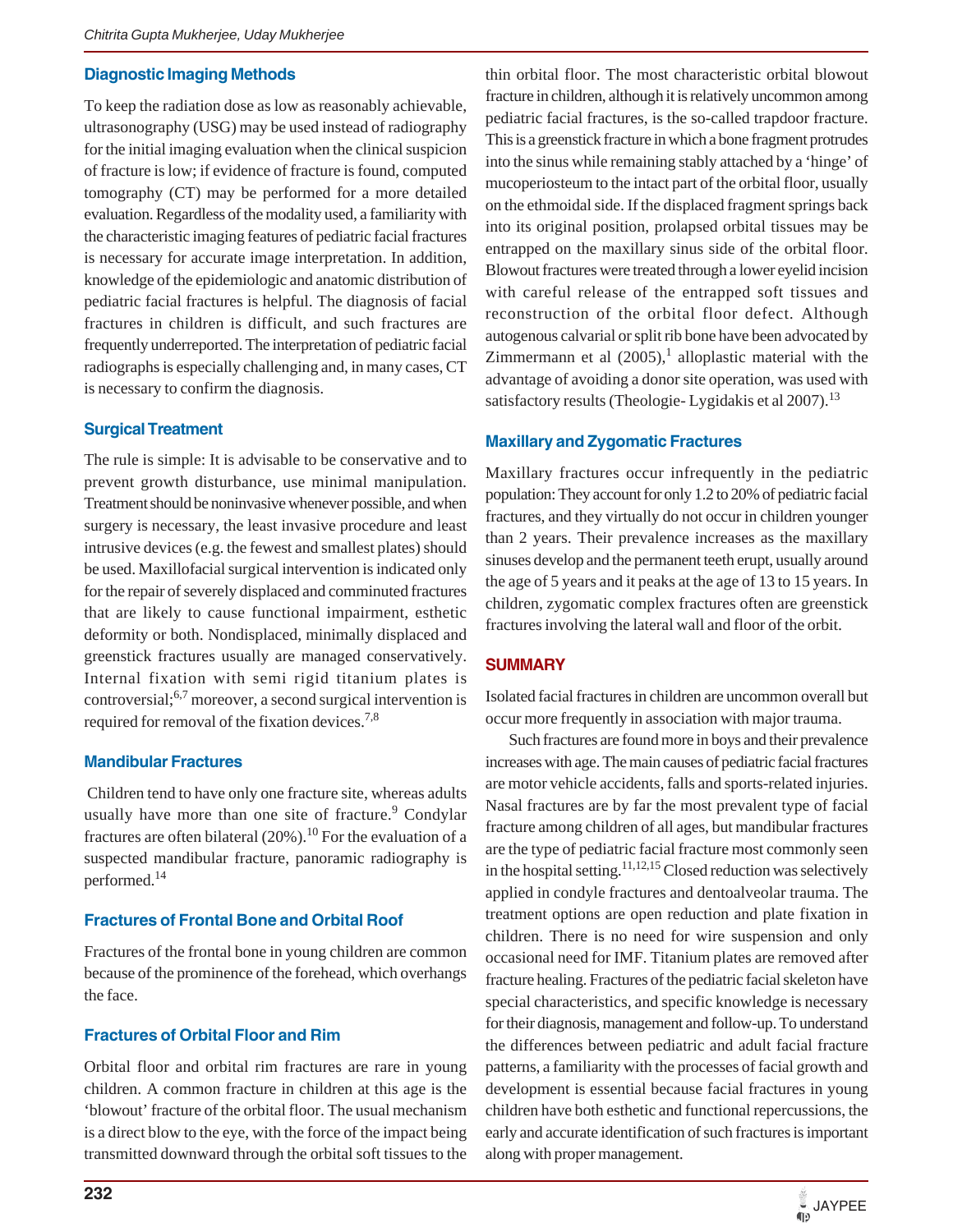# **Case 1**

A 10-year-old boy sustained periorbital injuries from road traffic accident (RTA), and had left orbital floor fracture. CT confirmed the fracture # and the left orbital floor was explored and repaired with titanium mesh via transconjunctival approach and his pre-operative problems of diplopia and restriction of gaze was resolved (Figs 1A to C).



**Fig. 1A:** Left floor of orbit fracture in CT scan



**Fig. 1B:** Left floor of orbit fracture, repaired by titanium mesh



**Fig. 1C:** Postoperative picture with normal upward gaze in both right and left eye

# **Case 2**

A 12-year-old boy sustained a fracture in left parasymphyseal region, which was treated in a different center with reduction followed by circum-mandibular wiring and maxillomandibular fixation. The patient presented 6 months later, with a history of extraoral discharging sinus from the lower border of mandible fractured site, which started after 1 month of the initial operation. The orthopantomogram (OPG) revealed an unerupted left lower 1st premolar which was pushed to the lower border fracture site due to wiring. The area was reoperated with, curettage and removal of the displaced tooth, to restore normal function and occlusion (Figs 2A to D).



**Fig. 2A:** Discharging sinus in an old treated mandible



**Fig. 2B:** OPG shows left lower 4 pushed to the lower border due to previous circum-mandibular wiring and a persisting infection with sinus



**Fig. 2C:** Perioperative picture lower border exposed to elevate malposed tooth and curettage of infection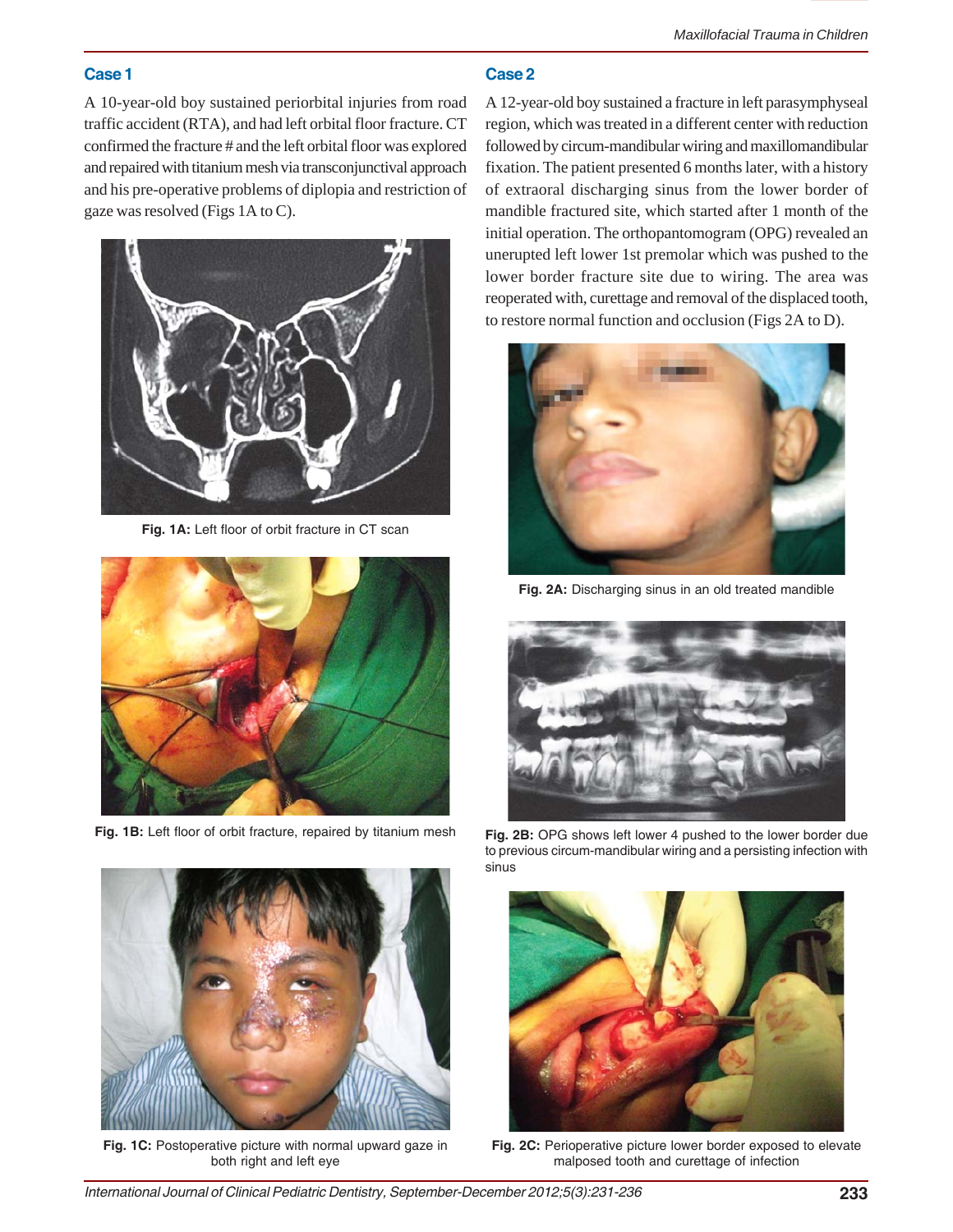

Fig. 2D: Postoperative occlusion and uneventful healing **Case 3**

A 3-year-old boy sustained a hairline crack in the body of the mandible, following a fall. X-rays revealed an undisplaced hairline crack in the left mandible which was treated conservatively (Figs 3A and B).

and 3D CT scan revealed the same. The patient was treated conservatively and the patient's 6-month follow-up pictures reveal normal occlusion and mouth opening (Figs 4A to D).



**Fig. 4A:** History fall with undisplaced parasymphyseal region



**Fig. 3A:** Three-year-old boy history of fall with hairline crack in body of mandible



**Fig. 4B:** 3D CT reformatting



**Fig. 3B:** Lateral oblique X-ray of undisplaced body of mandible

## **Case 4**

A 12-year-old boy sustained an undisplaced fracture in the left parasymphyseal region of mandible, following an RTA,



**Fig. 4C:** Six month's follow-up—mouth opening ok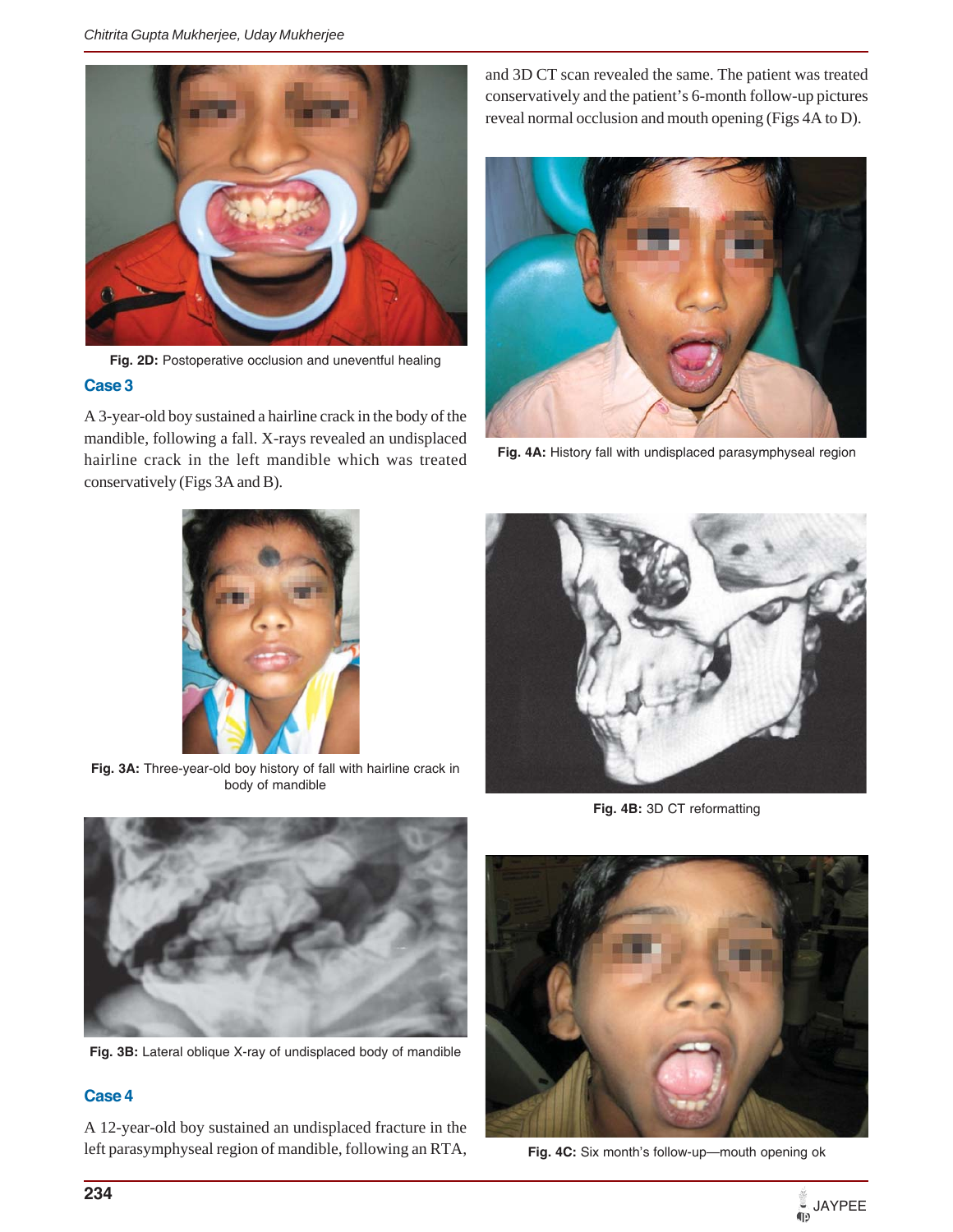

**Fig. 4D:** Six months follow-up—occlusion ok



**Fig. 6A:** History of fall 8-year-old with left zygomatic-maxilla hematoma and swelling, reported to OPD 3 weeks after fall

#### **Case 5**

A 3-year-old boy sustained head injury and left periorbital trauma, following a fall from 2 storey open terrace. The CT scan confirmed a left maxillary fracture, which was treated conservatively. The 5 weeks postoperative picture revealed minimal swelling, and normal functionality of mouth opening, occlusion and vision (Figs 5A to C).

#### **Case 6**

An 8-year-old boy sustained left zygomatic-maxilla fracture, following a fall from height (tree) and reported to OPD, 3 weeks later, with a firm left cheek hematoma, X-ray revealed a fractured maxilla, with little displacement. The late presentation made the case a conservative management, with slow and subsequent recovery and function (Figs 6A and B).

#### **Case 7**

A 4-year-old boy sustained head injury with a huge periorbital swelling of right eye, following a fall from height. The 3D CT



**Fig. 6B:** Left maxilla fracture with slight displacement

revealed a fracture nasal bone and frontal bone fracture. The treatment was conservative due to his head injury (Figs 7A and B).



**Figs 5A to C:** (A) History of fall of 3-year-old, (B) CT scan reveals left anterior wall of maxilla fracture, (C) 5 weeks postoperative with no obvious deformity